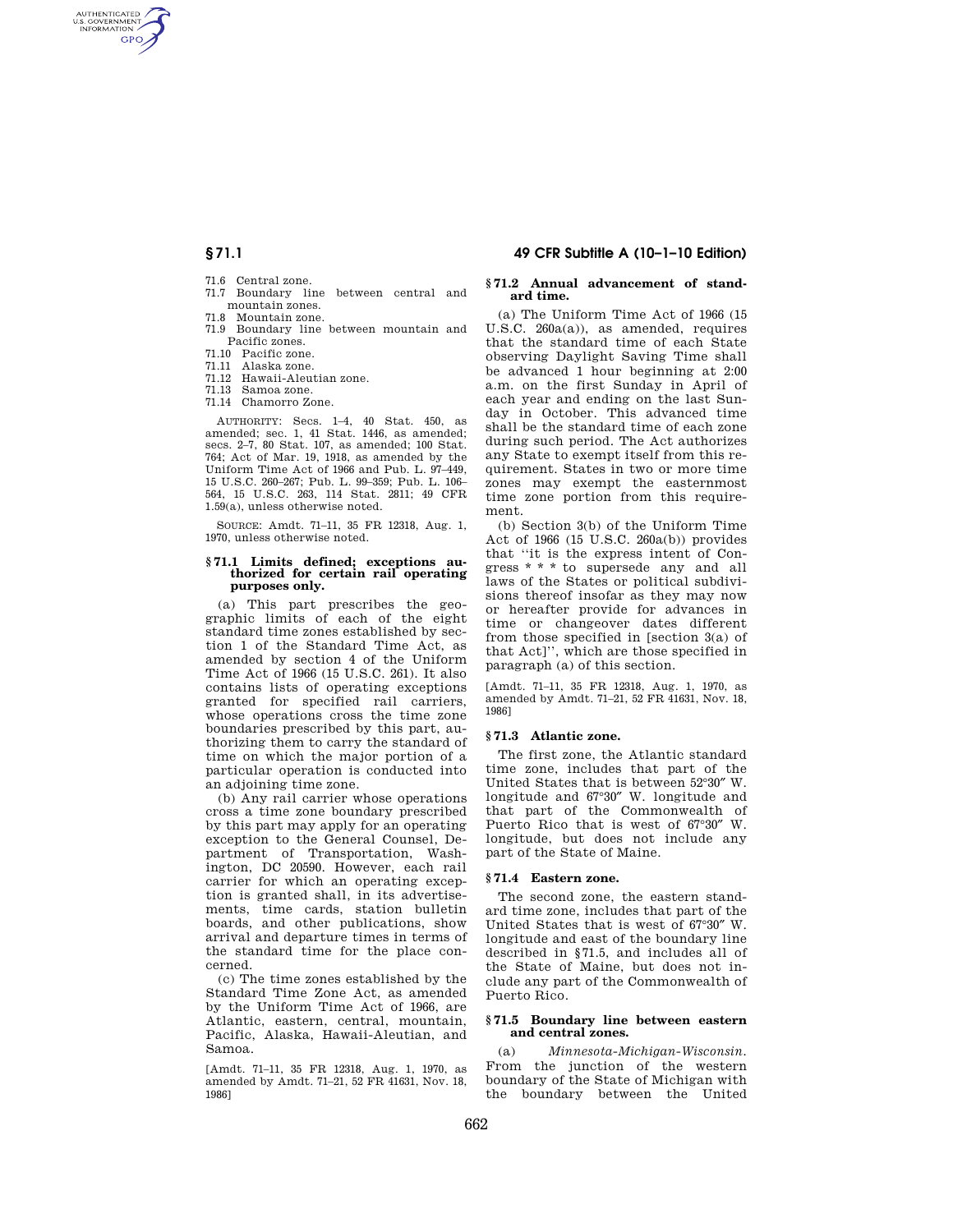## **Office of the Secretary of Transportation § 71.5**

States and Canada northerly and easterly along the west line of Gogebic County to the west line of Ontonagon County; thence south along the west line of Ontonagon County to the north line of Gogebic County; thence southerly and easterly along the north line of Gogebic County to the west line of Iron County; thence north along the west line of Iron County to the north line of Iron County; thence east along the north line of Iron County to the east line of Iron County; thence south along the east line of Iron County to the north line of Dickinson County; thence east along the north line of Dickinson County to the east line of Dickinson County; thence south along the east line of Dickinson County to the north line of Menominee County; thence east along the north line of Menominee County to the east line of Menominee County; thence southerly and easterly along the east line of Menominee County to Lake Michigan; thence east to the western boundary of the State of Michigan; thence southerly and easterly along the western boundary of the State of Michigan to a point in the middle of Lake Michigan opposite the main channel of Green Bay; thence southerly along the western boundary of the State of Michigan to its junction with the southern boundary thereof and the northern boundary of the State of Indiana.

(b) *Indiana-Illinois.* From the junction of the western boundary of the State of Michigan with the northern boundary of the State of Indiana easterly along the northern boundary of the State of Indiana to the east line of LaPorte County; thence southerly along the east line of LaPorte County to the north line of Starke County; thence east along the north line of Starke County to the west line of Marshall County; thence south along the west line of Marshall County; thence west along the north line of Pulaski County to the east line of Jasper County; thence south along the east line of Jasper County to the south line of Jasper County; thence west along the south lines of Jasper and Newton Counties to the western boundary of the State of Indiana; thence south along the western boundary of the State of Indiana to the north line of Gibson County;

thence easterly and northerly along the north line of Gibson County to the west line of Pike County; thence south along the west line of Pike County to the north line of Warrick County; thence east along the north line of Warrick and Spencer Counties to the west line of Perry County; thence easterly and southerly along the north and east line of Perry County to the Indiana-Kentucky boundary.

(c) *Kentucky.* From the junction of the east line of Perry County, Ind., with the Indiana-Kentucky boundary easterly along that boundary to the west line of Meade County, Ky.; thence southeasterly and southwesterly along the west lines of Meade and Hardin Counties to the southwest corner of Hardin County; thence along the south lines of Hardin and Larue Counties to the northwest corner of Taylor County; thence southeasterly along the west (southwest) lines of Taylor County and northeasterly along the east (southeast) line of Taylor County to the west line of Casey County; and thence southerly along the west and south lines of Casey and Pulaski Counties to the intersection with the western boundary of Wayne County; and then south along the western boundary of Wayne County to the Kentucky-Tennessee boundary.

(d) *Tennessee.* From the junction of the west line of McCreary County, Ky., with the Kentucky-Tennessee boundary westerly along that boundary to the west line of Scott County, Tenn.; thence southerly along the west line of Scott County, the north and west lines of Morgan County, and the north line of Roane County to the north line of Rhea County; thence northwesterly along the north line of Rhea County; and thence southwesterly along the west lines of Rhea and Hamilton Counties to the Tennessee-Georgia boundary.

(e) *Georgia-Alabama.* From the junction of the west line of Hamilton County, Tenn., with the Tennessee-Georgia boundary westerly along that boundary to its junction with the Alabama-Georgia boundary; thence southerly along that boundary and the Florida-Georgia boundary to the southwest corner of the State of Georgia.